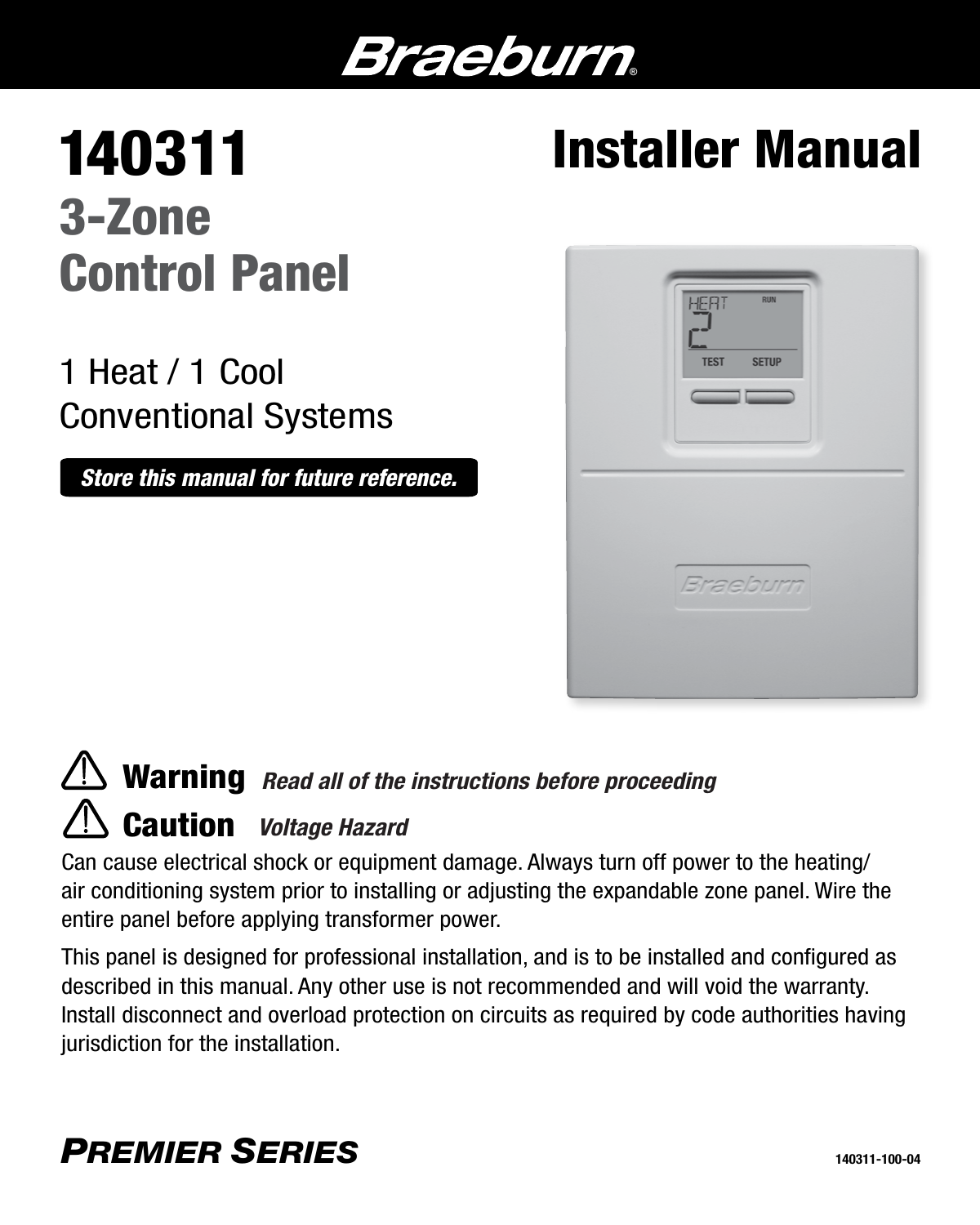### Table of Contents

### **Specifications**

#### Protection:

Storage temperature:  $-40^{\circ}-167^{\circ}$ F ( $-40^{\circ}-75^{\circ}$ C)

Operating temperature: -22˚–167˚F (-30˚–75˚C)

#### Voltage:

24 VAC, Nominal 60Hz 18-30 VAC Maximum

Operating humidity: 5–95% RH

Panel Power: 6 VA @ 24 VAC

Current Draw Max: 100 VA @ 24 VAC

Current Draw Per Zone:

Electronic self resetting current limiting for panel power and

damper zones

Configuration: Single Stage Conventional equipment

Maximum Zones: 3 Zones Maximum

Dimensions: See Figure 1



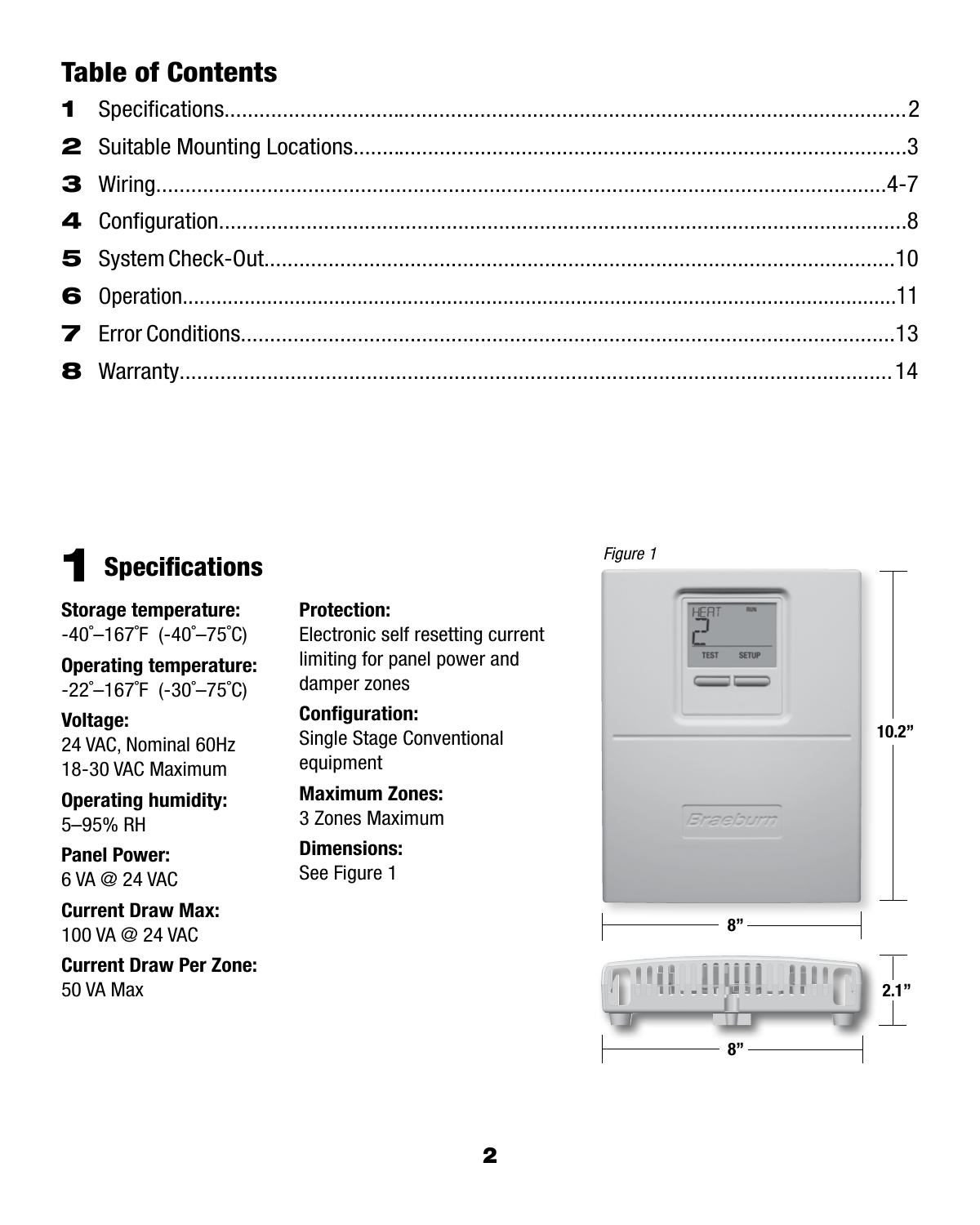### 2 Suitable Mounting Locations

Mount the Zone Panel near the HVAC equipment. The panel can be mounted in any orientation on a wall, stud, roof truss, or the return-air plenum. For appearance, mount the panel level. Remove the panel cover and use the base as a template to drill mounting holes (see Figure 2). Attach the panel with appropriate screws. Use mounting anchors as needed for drywall or plaster installations.



*Figure 2*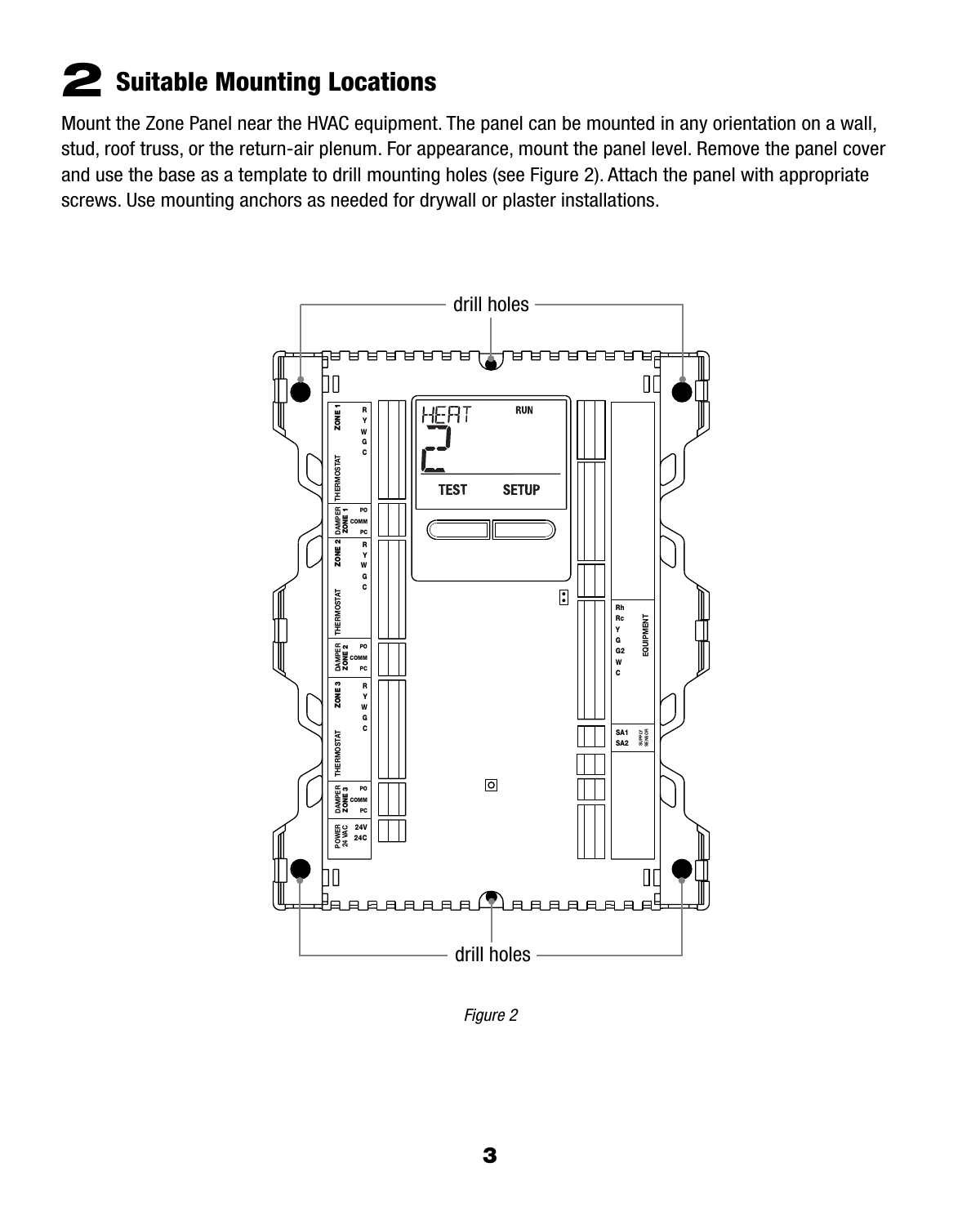# $\bf{3}$  Wiring the Panel

Always turn off power to the heating/air conditioning system prior to installing or adjusting the Zone Panel. Wire the entire panel before applying transformer power. Use the following general wiring instructions for all systems. Specific wiring will vary depending on the equipment and type of system (conventional or heat pump). *NOTE: Up to 2 wires can be inserted into each terminal. To release wires, press down on top of wiring terminal and gently pull out wire(s).*

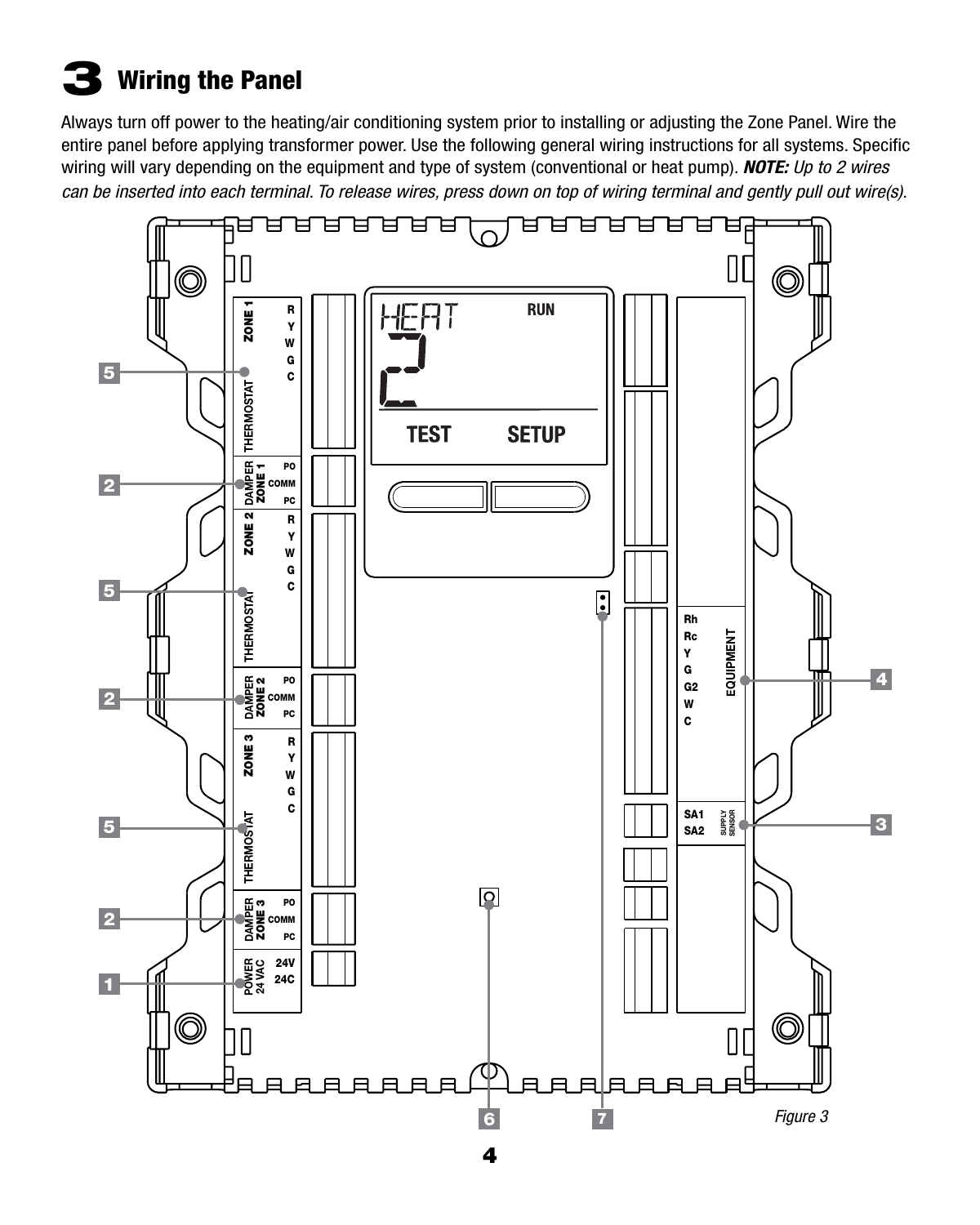#### ZONE PANEL WIRING TERMINALS

|                                          | <b>Terminal</b>            | Qty.         | <b>Function</b> | <b>Description</b>                                                      |  |  |
|------------------------------------------|----------------------------|--------------|-----------------|-------------------------------------------------------------------------|--|--|
| PANEL                                    | <b>24V</b>                 | 1            | <b>INPUT</b>    | 24 VAC Transformer Power 100 VA Maximum                                 |  |  |
| $\blacksquare$<br><b>POWER</b>           | <b>24C</b>                 | 1            | <b>INPUT</b>    | 24 VAC Transformer Common                                               |  |  |
| <b>DAMPERS</b>                           | P <sub>0</sub>             | 3            | <b>OUTPUT</b>   | 24 VAC Power Open Zone Damper Terminal                                  |  |  |
| $\overline{\mathbf{2}}$                  | COMM                       | 3            | <b>OUTPUT</b>   | Zone Damper Common Terminal                                             |  |  |
|                                          | PC                         | 3            | <b>OUTPUT</b>   | 24 VAC Power Close Zone Damper Terminal                                 |  |  |
| <b>SUPPLY</b><br>$\overline{\mathbf{3}}$ | SA <sub>1</sub>            | 1            | <b>INPUT</b>    | Optional Plenum Supply Air Sensor Terminal 1 (No Polarity) Model 149156 |  |  |
| <b>AIR</b>                               | SA <sub>2</sub>            | 1            | <b>INPUT</b>    | Optional Plenum Supply Air Sensor Terminal 2 (No Polarity) Model 149156 |  |  |
| <b>EQUIPMENT</b>                         | Rh                         | 1            | <b>INPUT</b>    | 24 VAC Equipment Transformer Power Connection                           |  |  |
|                                          | <b>Rc</b>                  | 1            | <b>INPUT</b>    | 24 VAC Cooling Equipment Transformer (Dual Transformer Systems Only)    |  |  |
|                                          | Υ                          | 1            | <b>OUTPUT</b>   | 1st Stage Compressor                                                    |  |  |
| 4                                        | G                          | $\mathbf{1}$ | <b>OUTPUT</b>   | 1st Stage Fan Control                                                   |  |  |
|                                          | G <sub>2</sub>             | 1            | <b>OUTPUT</b>   | 2nd Stage Fan Control                                                   |  |  |
|                                          | W                          | 1            | <b>OUTPUT</b>   | 1st Stage Conventional Heat                                             |  |  |
|                                          | C                          | 1            | <b>INPUT</b>    | 24 VAC Transformer Common                                               |  |  |
| <b>THERMOSTAT</b>                        | R                          | 3            | <b>OUTPUT</b>   | 24 VAC Thermostat Power                                                 |  |  |
|                                          | γ                          | 3            | <b>INPUT</b>    | 1st Stage Compressor Call                                               |  |  |
| $\overline{\mathbf{5}}$                  | W                          | 3            | <b>INPUT</b>    | 1st Stage Conventional Heat Call                                        |  |  |
|                                          | G                          | 3            | <b>INPUT</b>    | Fan Call                                                                |  |  |
|                                          | C                          | 3            | <b>OUTPUT</b>   | 24 VAC Transformer Common                                               |  |  |
| $6\phantom{a}$                           | <b>RESET BUTTON</b>        |              |                 | Press once to restart panel                                             |  |  |
|                                          |                            |              |                 | Hold for 5 seconds to reset panel and restore all factory defaults      |  |  |
| 7                                        | Rc/Rh TERMINAL JUMPER (J1) |              |                 | Open jumper for dual transformer installations                          |  |  |

Note: Wire should be stripped to 3/8 inch minimum.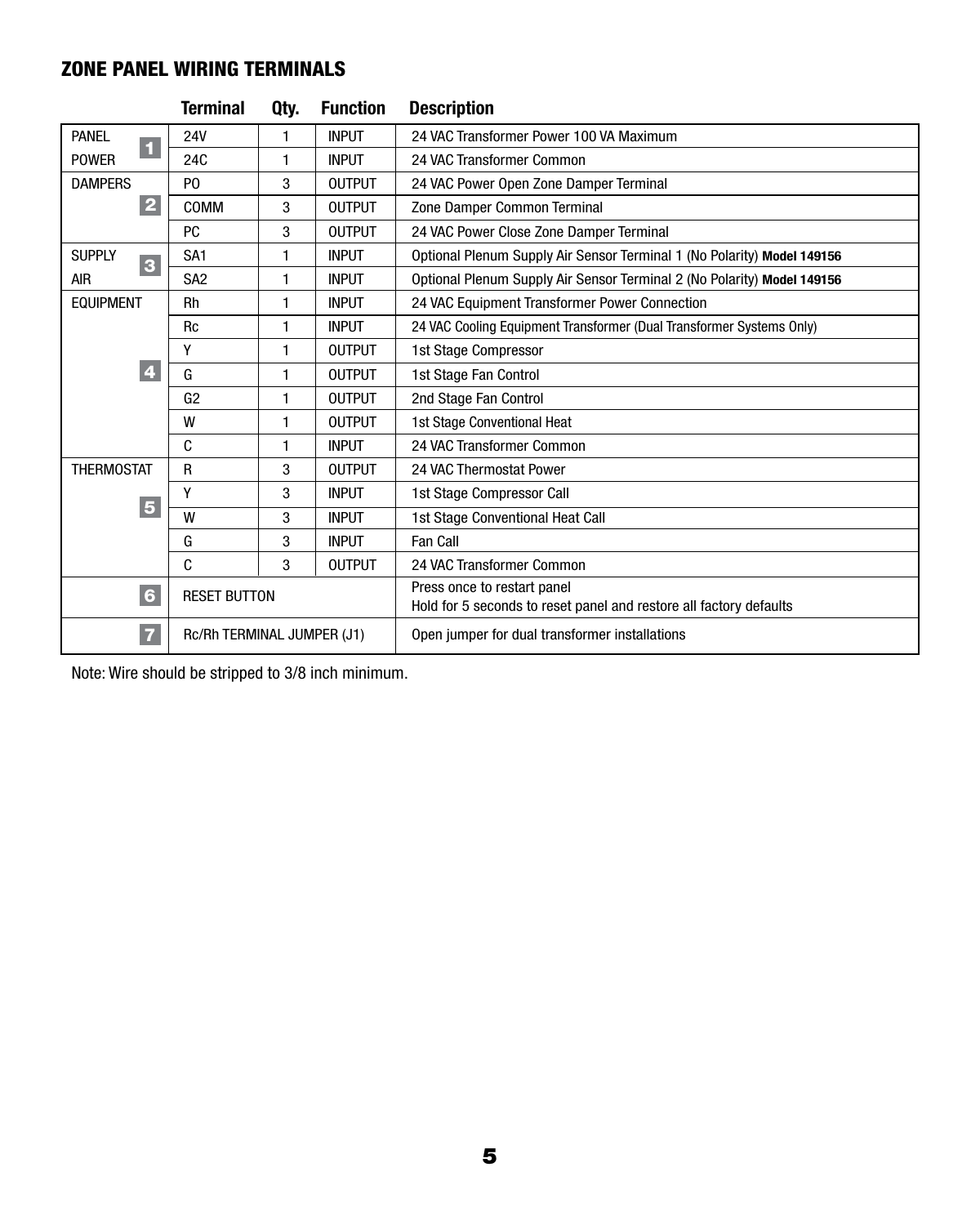# 3.1 Damper Wiring

Always turn off power to the heating/air conditioning system prior to installing or adjusting the zone panel. Wire the entire panel before applying transformer power.

Use the following general wiring instructions for all systems. Specific wiring will vary depending on the equipment and type of system (conventional or heat pump).

Install the system dampers using the instructions provided by the manufacturer. Connect the dampers to the zone panel as shown for either a 2-wire or 3-wire damper. The sum of all dampers powered by the zone panel should not exceed 100 VA at 24 VAC. Use a slave relay if additional damper power is required.

ALWAYS PROVIDE DISCONNECT AND OVERLOAD PROTECTION AS REQUIRED

#### Max. damper VA per Zone 50 VA @ 24 VAC



### 3.2 Thermostat Wiring

Install the system thermostats using the instructions provided by the manufacturer. Connect the thermostats to the zone panel as shown.

ALWAYS PROVIDE DISCONNECT AND OVERLOAD PROTECTION AS REQUIRED

#### CONVENTIONAL THERMOSTATS

#### 1 HEAT / 1 COOL

| R | 24 VAC Power              |
|---|---------------------------|
| W | <b>Heat Call</b>          |
|   | <b>Cooling Call</b>       |
| G | <b>Fan Call</b>           |
| C | 24 VAC Transformer Common |
|   | [Note 1]                  |

#### **NOTES**

[1] Wiring to the C terminal is required only for thermostat power.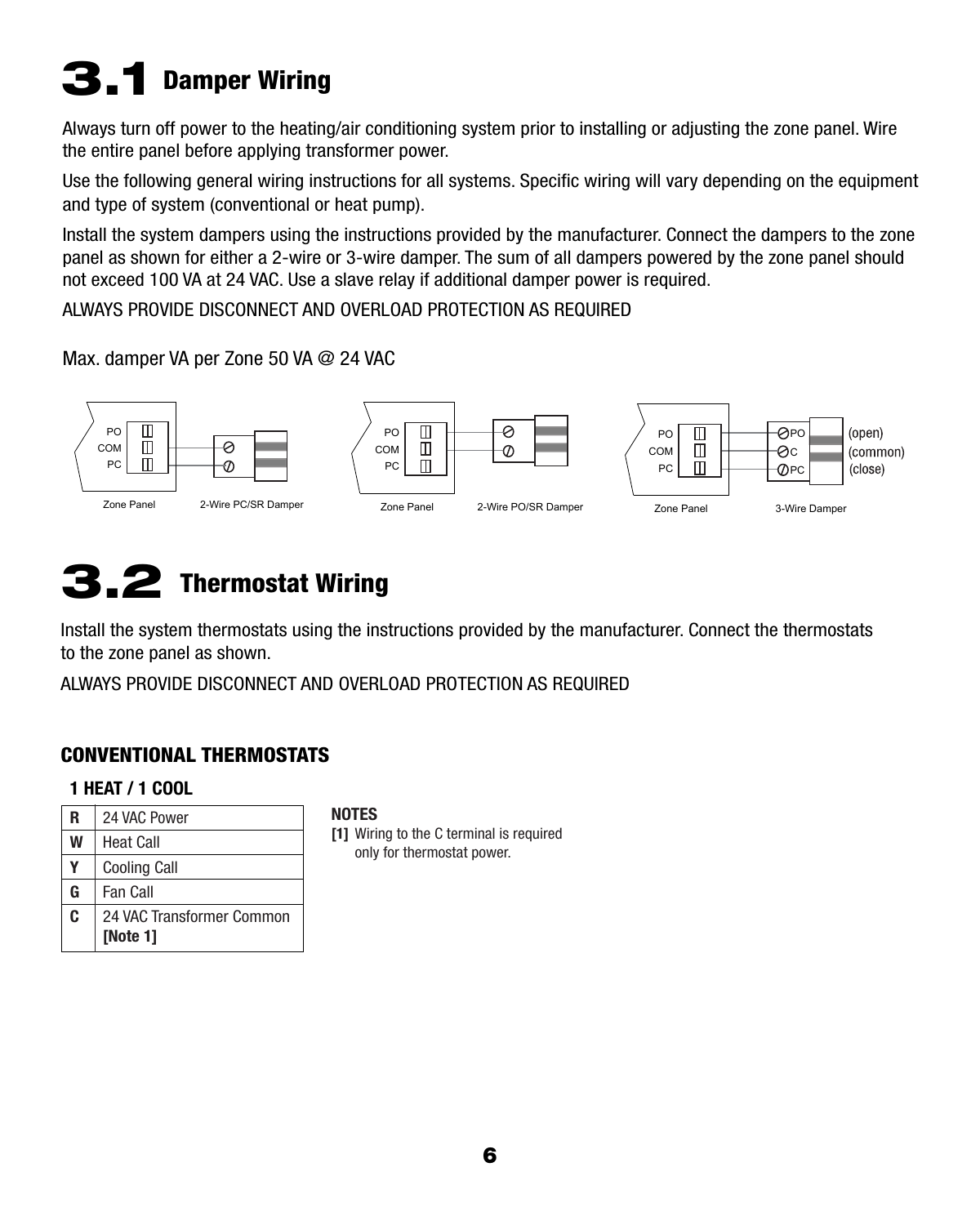# 3.3 Optional Supply Air Sensor Wiring

To provide high/low limit protection, install the optional supply air sensor in the supply air plenum at least 2-3 feet after the heat exchanger and coil. Make sure there are no zone dampers before the supply air sensor. Connect the supply air sensor to the zone panel as shown.

### 3.4 Transformer Wiring

Install the transformer using the instructions provided by the manufacturer. Size the transformer to the damper requirements. The zone panel has built-in, self-resetting fuses. The maximum damper power per panel is 100 VA at 24 VAC. Connect the transformer to the zone panel as shown.

*NOTE: Additional dampers or dampers with a higher current draw will require the use of a separate slave relay.*

ALWAYS PROVIDE DISCONNECT AND OVERLOAD PROTECTION AS REQUIRED

### 3.5 Conventional Equipment Wiring

Connect a conventional heating system to the zone panel as shown. For a system using a dual transformer, remove jumper Rc to Rh (see Figure 3, page 4). Make sure the neutrals (common) are connected. ALWAYS PROVIDE DISCONNECT AND OVERLOAD PROTECTION AS REQUIRED

#### 1 HEAT / 1 COOL Equipment

*Set Equipment Type to SSC*

| Rh                   | 24 VAC Power (Heating Transformer)<br>[Note 3] |  |  |  |
|----------------------|------------------------------------------------|--|--|--|
| <b>Rc</b>            | Cooling Transformer [Note 3]                   |  |  |  |
| W                    | <b>Heat Call</b>                               |  |  |  |
| Y                    | <b>Cooling Call</b>                            |  |  |  |
| G<br><b>Fan Call</b> |                                                |  |  |  |
| G <sub>2</sub>       | Second Stage Fan Call [Note 4]                 |  |  |  |
| C                    | 24 VAC Transformer Common                      |  |  |  |

#### NOTES

[3] Remove J1 jumper for dual transformer systems. Transformer common must come from cooling transformer. [4] If required by system



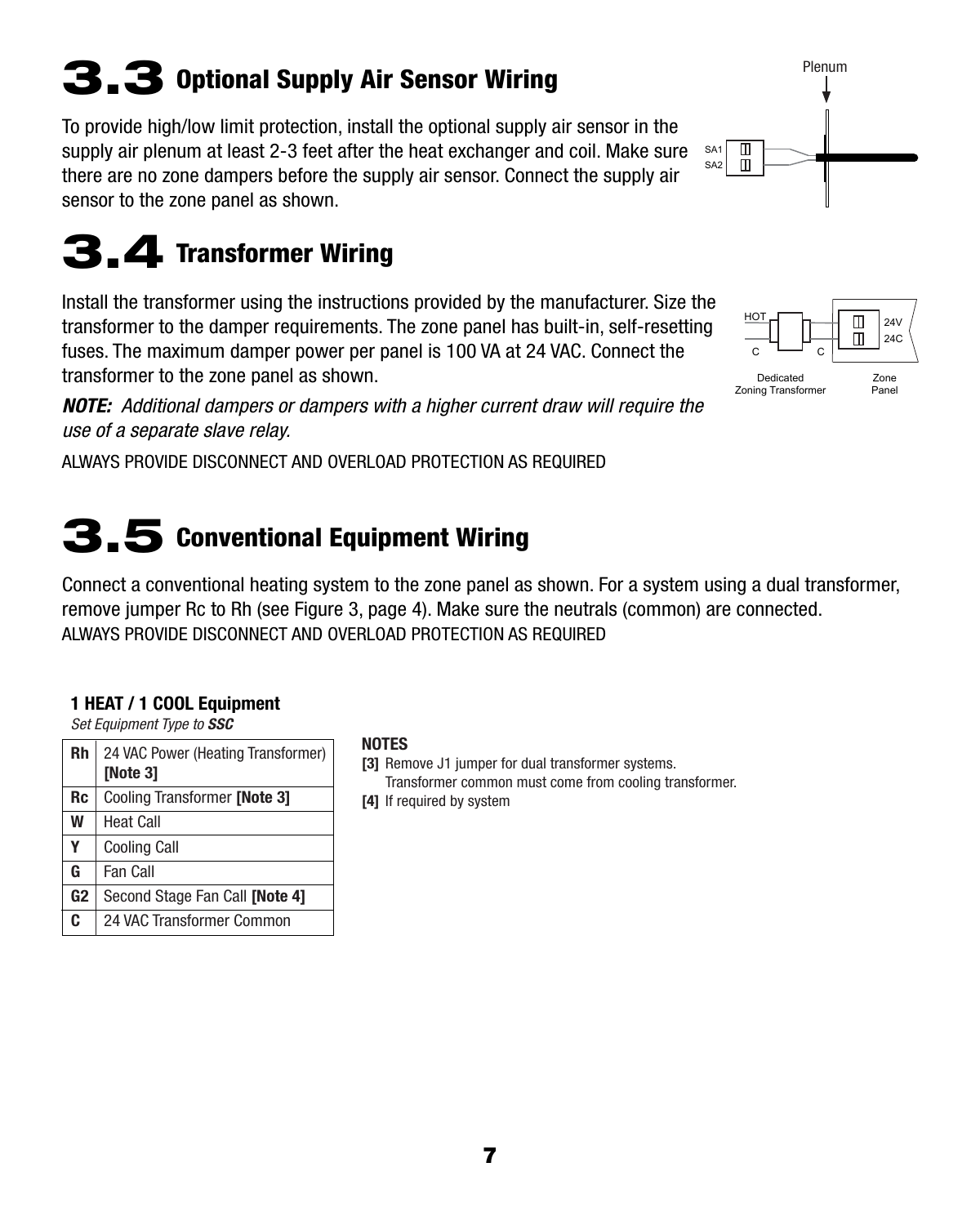# 4 Configuration

Use the following instructions to configure the zone panel.

#### To start configuration:

- 1. Press **SETUP** and hold for 3 seconds.
- 2. The panel backlight will turn on and the display will change.
- 3. Change setting if needed by pressing SELECT.
- 4. To save and advance to the next setting press the **NEXT** button.
- 5. Repeat steps 3-4 as necessary.
- 6. Press HOLD FOR BACK for 3 seconds to go back a step.
- 7. Press HOLD FOR EXIT for 3 seconds to exit setup menu.

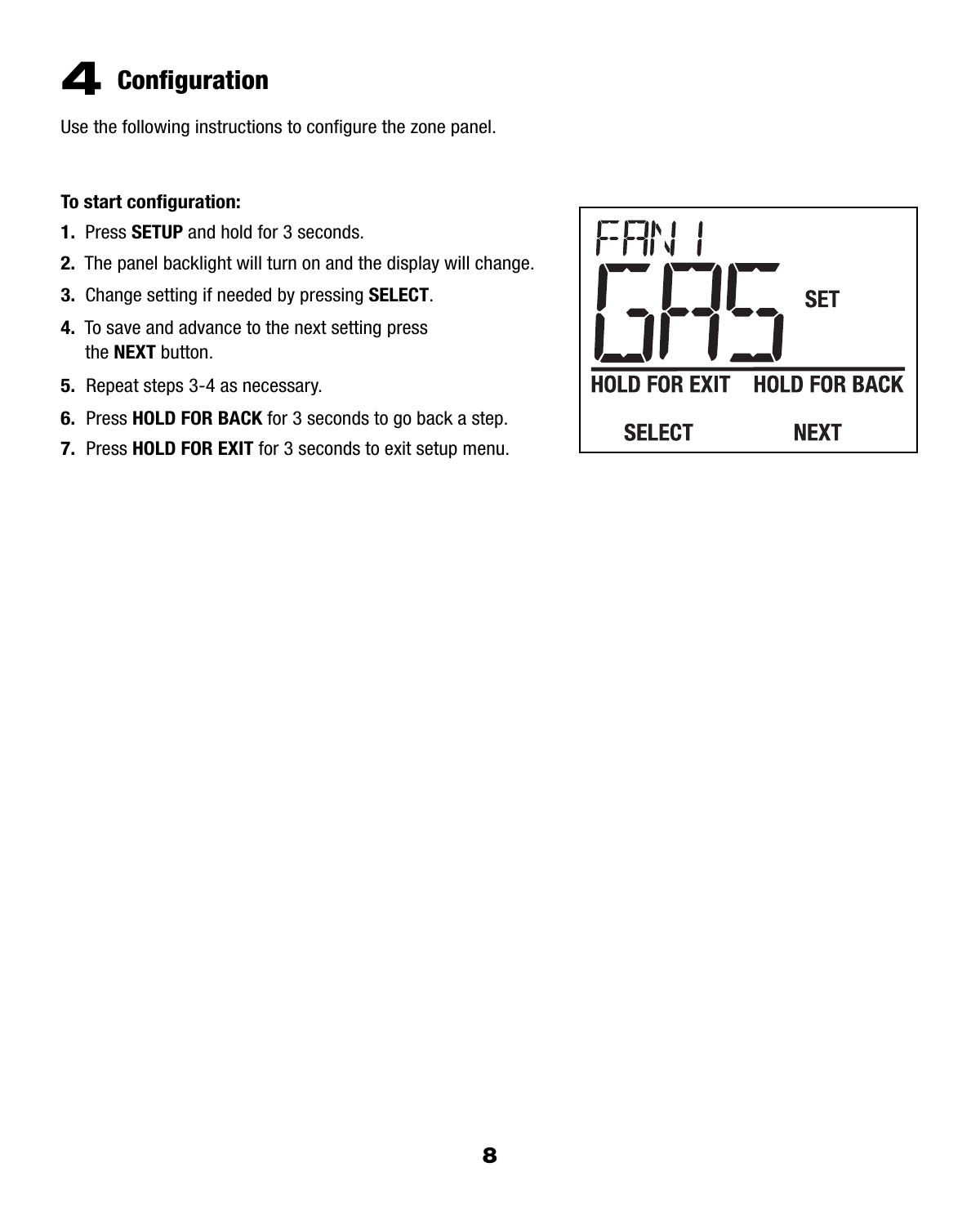# 4 Configuration

The configuration settings must be properly set in order for this zone panel to operate correctly. The Installer Settings will automatically adjust so that settings that do not apply to this installation will be skipped.

#### All settings are shown below with comments.

| No.            | <b>Installer Setting</b><br>(Notes follow table) | <b>Display</b><br><b>Indicator</b> | <b>Factory</b><br><b>Default</b> | <b>Setting</b><br><b>Options</b>                | <b>Comments</b><br>(More information follows this table)                                                                                                                                                                                                                                                                                                                                                                                                                                  |
|----------------|--------------------------------------------------|------------------------------------|----------------------------------|-------------------------------------------------|-------------------------------------------------------------------------------------------------------------------------------------------------------------------------------------------------------------------------------------------------------------------------------------------------------------------------------------------------------------------------------------------------------------------------------------------------------------------------------------------|
| $\mathbf{1}$   | <b>Fan Control</b>                               | FAN 1                              | 68S                              | GRS<br>EL                                       | Select for 1st Stage fan controlled by equipment<br>Select for 1st Stage fan controlled by panel                                                                                                                                                                                                                                                                                                                                                                                          |
| $\overline{c}$ | Zone Fan Purge Time                              | PURGE                              | 90                               | 300<br>240<br>180<br>120<br>90<br>60<br>30<br>0 | Select for 300 second purge into calling zone at call end<br>Select for 240 second purge into calling zone at call end<br>Select for 180 second purge into calling zone at call end<br>Select for 120 second purge into calling zone at call end<br>Select for 90 second purge into calling zone at call end<br>Select for 60 second purge into calling zone at call end<br>Select for 30 second purge into calling zone at call end<br>Select for no purge into calling zone at call end |
| 3              | Supply Air Sensor Control                        | SR SENS                            | NO                               | <b>YES</b><br>NO.                               | Select for Active Supply Air Sensor<br>Select for Inactive Supply Air Sensor [Note 1, 2]                                                                                                                                                                                                                                                                                                                                                                                                  |
| 4              | Temperature Scale*                               | DEG.                               | DEG F                            | DEG F<br>DEG C                                  | Select for Fahrenheit display<br>Select for Celsius display                                                                                                                                                                                                                                                                                                                                                                                                                               |
| 5              | Plenum High Limit Cutout                         | PLENUM<br><b>SET HI LIMIT</b>      | 135<br>$(50^{\circ}C)$           | 100 to 180<br>(40 to 80°C)                      | Select the maximum Supply Air Temperature the system<br>can reach before shutting off all heating stages [Note 2, 3]                                                                                                                                                                                                                                                                                                                                                                      |
| 6              | Plenum Low Limit Cutout                          | PLENUM<br><b>SET LO LIMIT</b>      | 95<br>$(B^{\circ}C)$             | 30 to 60<br>$(C^cC$ to $15^cC)$                 | Select the minimum Supply Air Temperature the system<br>can reach before shutting off all cooling stages [Note 2, 3]                                                                                                                                                                                                                                                                                                                                                                      |
| $\overline{7}$ | <b>Short Cycle Protection</b>                    | <b>SCP</b>                         | 5                                | $5$ to $0$                                      | Selects a compressor short cycle protection delay of 5,<br>4, 3, 2, 1 or zero minutes after a compressor call                                                                                                                                                                                                                                                                                                                                                                             |
| 8              | Second Stage Fan                                 | <b>62 ZONES</b>                    | 5                                | 2, 3                                            | Select the number of zones that must call before the<br>second stage fan will turn on                                                                                                                                                                                                                                                                                                                                                                                                     |
| 9              | Priority Zone                                    | <b>PRIORTY</b>                     | OFF                              | OFF<br>$1$ to $3$                               | Select to have opposite calls answered in any zone<br>Select zone 1 to 3 to limit calls so equipment will only<br>service call matching last call of zone 1-3                                                                                                                                                                                                                                                                                                                             |
| 10             | Opposite Mode Timer                              | OP NODE                            | 15                               | 15 to 60                                        | Select the number of minutes to delay system changeover<br>when zones are calling for heat and others zones are<br>calling for cooling                                                                                                                                                                                                                                                                                                                                                    |

\*Note: Changing #4 will reset settings 5 and 6.

#### NOTES - Configuration

- [1] Disable will not show plenum temperature.
- [2] Only available if optional supply air sensor is connected (Model 149156)
- [3] Only available if supply air sensor is enabled.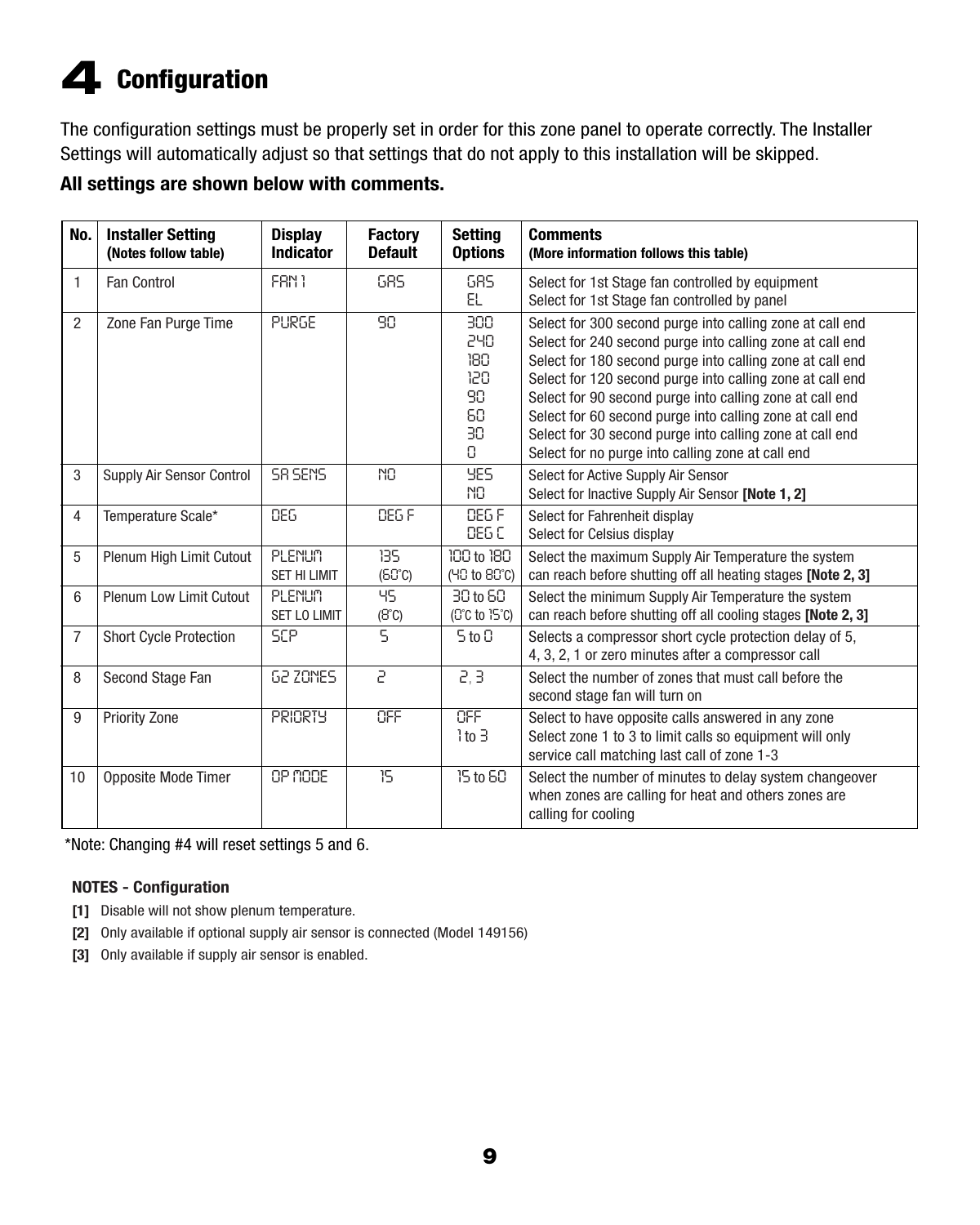### **System Checkout**

After the wiring and configuration is complete, built in automatic zone panel tests may be used to verify equipment, damper, and panel operation.

#### To start the panel Test Mode:

- 1. Ensure all wiring is complete and power has been applied to the main and expansion panels
- 2. Press TEST for 3 seconds and release
- 3. Press **SELECT** to turn the test on and off
- 4. Press **NEXT** to move on to the next test
- 5. Press HOLD FOR EXIT for 3 seconds to exit test mode

#### The following tests are available in Test Mode:

#### *Heating Stage Test ON or OFF*

This test turns on the heating stage, the system fan, and also commands all dampers to open. Press SELECT to Test or NEXT to advance to the next test.



#### *Cooling Stage Test ON or OFF*

This test turns on the cooling stage, the system fan, and also commands all dampers to open. Press SELECT to Test or NEXT to advance to the next test.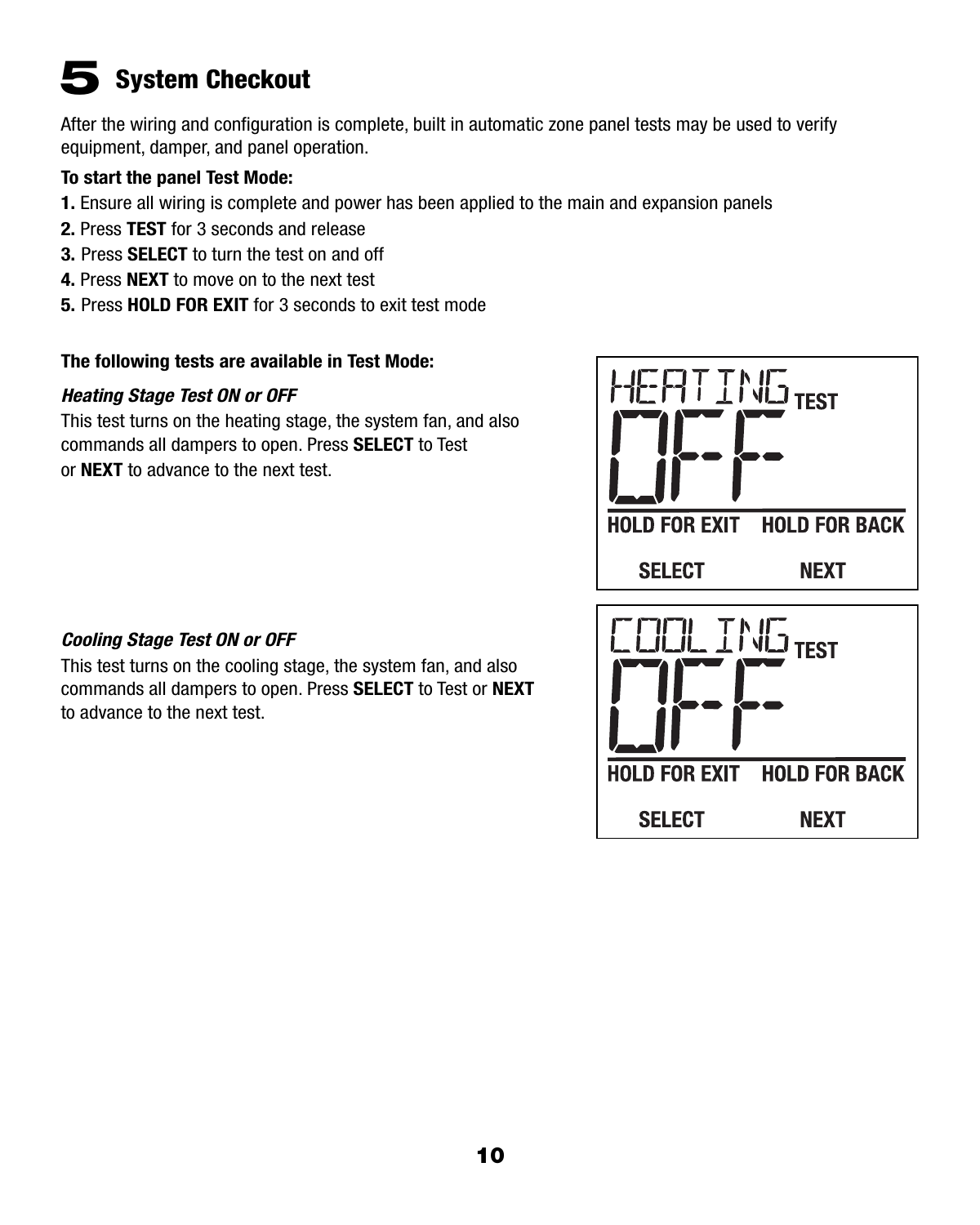#### *Fan Stage(s) Test ON or OFF*

This test turns on all fan stages and commands all dampers to open. Press SELECT to test or NEXT to advance to the next test.





#### *Damper Control Test PO or PC*

This test powers all dampers open or closed. Press SELECT to test or NEXT to return to the first test.

### 6 Operation

The Zone Panel has LED's and a built-in display to tell the installer and the system owner the current operating mode of the panel. Refer to the figure below and the following descriptions of the panel LED's for operation information.

| LED                               | <b>COLOR</b> | <b>INDICATION</b>                                                                 |
|-----------------------------------|--------------|-----------------------------------------------------------------------------------|
| <b>Panel Status LED</b>           |              |                                                                                   |
| <b>Panel Power</b>                | Green        | Flashing Green When Normal                                                        |
| <b>Equipment LED's</b>            |              |                                                                                   |
| Rh                                | Red          | 24 VAC at equipment Rh Terminal                                                   |
| <b>Rc</b>                         | Red          | 24 VAC at equipment Rc Terminal                                                   |
| Υ                                 | Yellow       | <b>Compressor Call Active</b>                                                     |
| G                                 | Green        | First Stage Fan Call Active                                                       |
| G <sub>2</sub>                    | Green        | Second Stage Fan Call Active                                                      |
| W                                 | White        | <b>Heating Call Active</b>                                                        |
| Thermostat LED's (3 Positions)    |              |                                                                                   |
| R                                 | Red          | 24 VAC available to Thermostat                                                    |
| γ                                 | Yellow       | <b>Thermostat Compressor Call</b>                                                 |
| W                                 | White        | <b>Thermostat Heating Call</b>                                                    |
| G                                 | Green        | <b>Thermostat Fan Call</b>                                                        |
| <b>Damper LED's (3 Positions)</b> |              |                                                                                   |
| Power Close / Power Open          | Red / Green  | Red On Damper Closed; Green on Damper Open<br>No light when wiring short detected |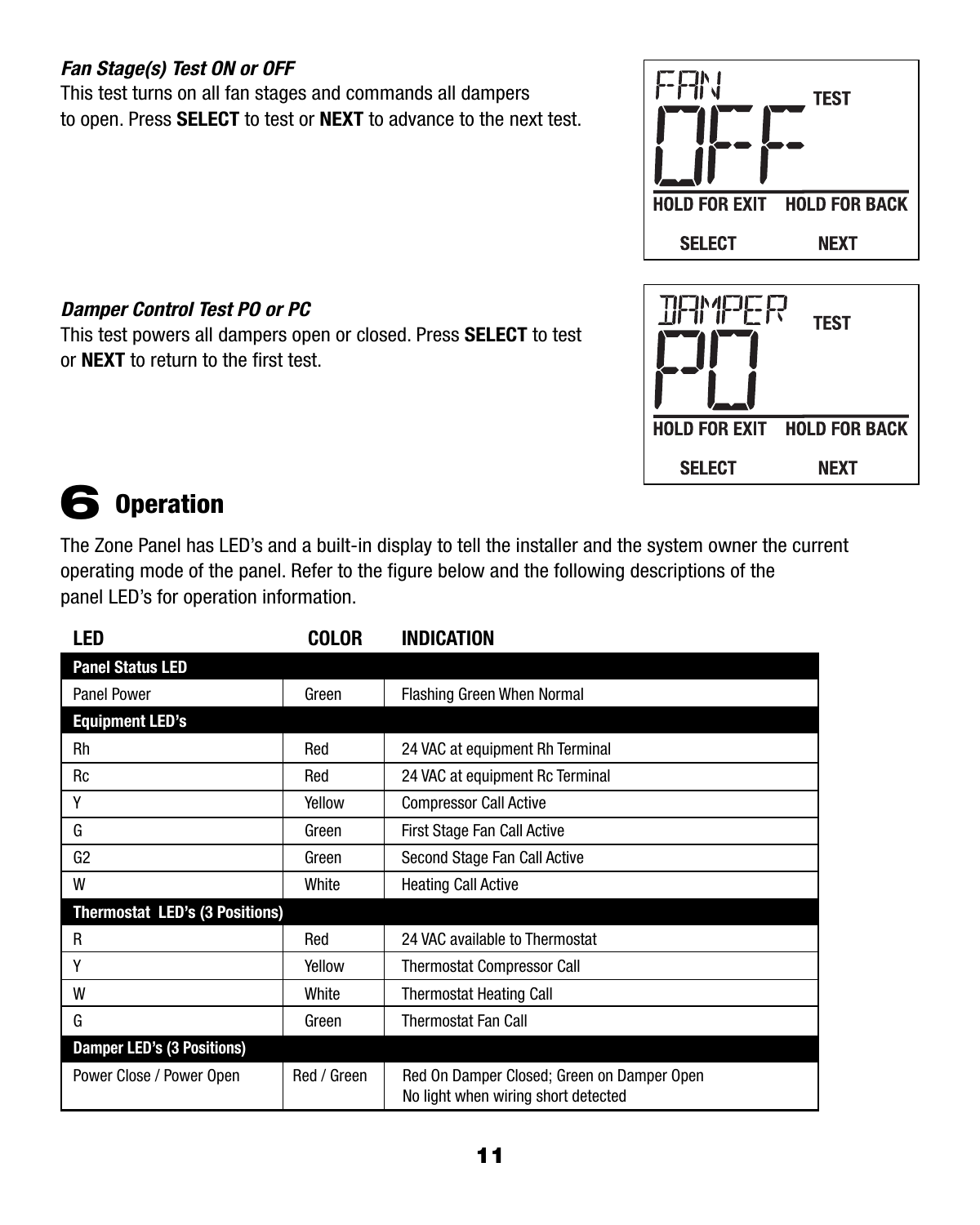In addition to LED's, the zone panel has a full function built-in backlit display panel that provides information on the current operations of the zone panel. When the zone panel is running in normal operation, the display is updated continuously to show the system operating parameters. The system will show the following status screens on the display.

#### HEAT CALLS

Number of heat calls currently being serviced. Check the panel LED if it is necessary to determine exactly which zones are calling for heat operation.







Number of cool calls currently being serviced. Check the panel LED if it is necessary to determine exactly which zones are calling for cooling operation.

#### FAN CALLS

Number of fan calls currently being serviced. Check the panel LED if it is necessary to determine exactly which zones are calling for fan operation.

#### Equipment Plenum Temperature (PLENUM TEMP)

When the optional plenum air temperature sensor is installed and enabled, the zone panel will display the Plenum temperature in the range of 30 - 200˚ F (-1 - 93˚C). Plenum Temperatures outside this range indicate an equipment error. See Section 7 Error Conditions for a further explanation.

*NOTES: When no zones are calling, the panel will command all dampers to open.* 

- *For maximum energy conservation, a purge will occur at the end of each call.*
- *No calls will be answered until the purge is complete.*
- *Dampers will not close if the plenum temperature sensor is enabled but not connected, or is not functioning properly.*



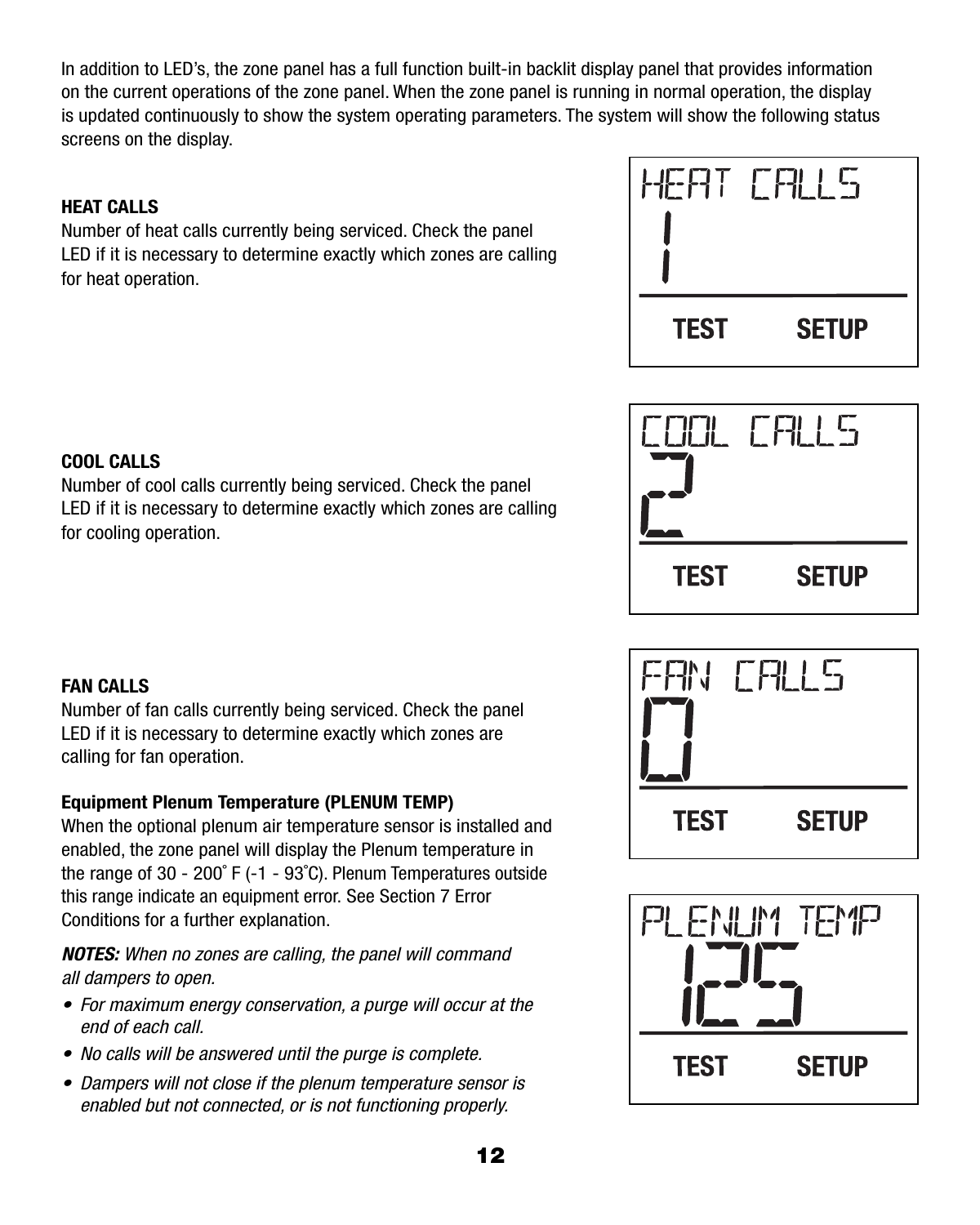# **Error Conditions**

The zone panel continually monitors various components of the zone system and will display a message when the following monitored conditions are detected.

#### High Plenum Temperature (PLENUM HI)

Displayed when the Plenum Temperature is exceeded during equipment heating operation. The heating stage will be turned off and the fan will be turned on until the plenum temperature returns to the normal range. Service the system immediately to prevent potential damage.



#### Low Plenum Temperature (PLENUM LO)

Displayed when the Plenum Temperature is too low during equipment cooling operation. The cooling stage will be turned off and the fan will be turned on until the plenum temperature returns to the normal range. Service the system immediately to prevent potential damage.